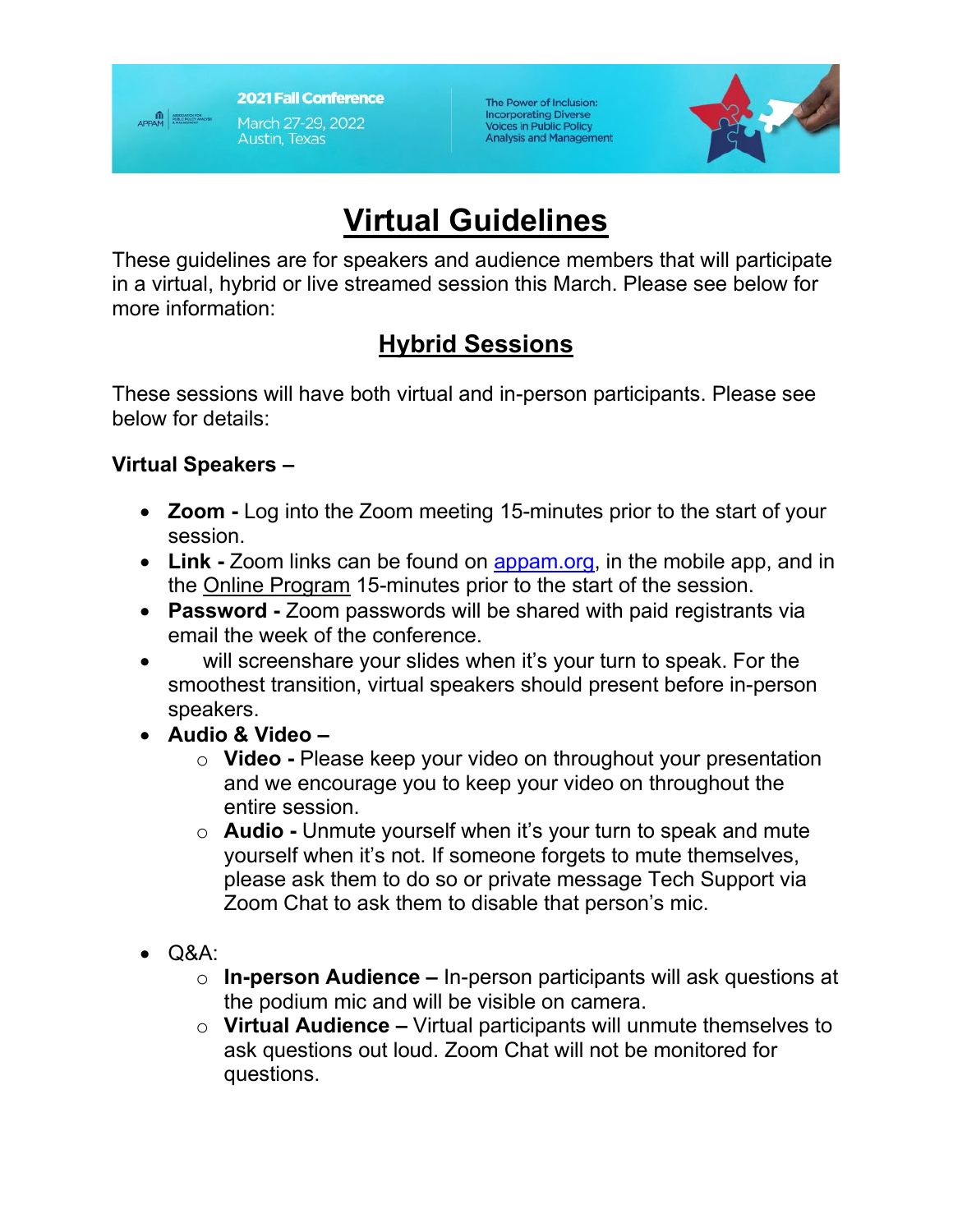o **Tech Support –** There will be an AV tech signed in as "Tech Support" – private message them if you need assistance. If they cannot help you, please email [hburns@confex.com.](mailto:hburns@confex.com)

### **In-Person Speakers –**

- **Virtual Speakers View –** There will be a TV/projector in the room that will display the virtual speakers and audience members. The screen will be in active speaker view and will show both virtual slides and virtual active speakers.
- **Slides –** APPAM will provide a presenter laptop in hybrid session rooms. Please consolidate in-person slides onto one thumb drive prior to the start of your session. These will be displayed on the TV/project at the front of the room. For the smoothest transition, virtual speakers should present before in-person speakers.
- **Audio & Video –** All speakers must present from the podium at the front of the room. The podium will have camera and audio feed for the virtual audience.
- **Q&A –**
	- o **In-person Audience –** In-person participants will ask questions at the podium mic and will be visible on camera.
	- o **Virtual Audience –** Virtual participants will unmute themselves to ask questions out loud. Zoom Chat will not be monitored for questions.
- **Tech Support** There will be an AV tech sitting in the meeting room. If they cannot help you, please email [hburns@confex.com](mailto:hburns@confex.com)

# **Virtual Audience –**

- **Zoom -** Log into the Zoom meeting at the session start time.
	- o **Link -** Zoom links can be found on [appam.org,](https://www.appam.org/conference-events/fall-research-conference/2021-fall-research-conference-zoom-links/) in the mobile app, and in the [Online Program](https://appam.confex.com/appam/2021/meetingapp.cgi?password=*cookie) 15-minutes prior to the start of the session.
	- o **Password -** Zoom passwords will be shared with paid registrants via email the week of the conference.
- **Audio & Video** 
	- o **Video -** We encourage the virtual audience to have their cameras turned on throughout the session but this is optional.
	- o **Audio -** Please keep yourself muted at all times unless you have a question during the Q&A portion of the session.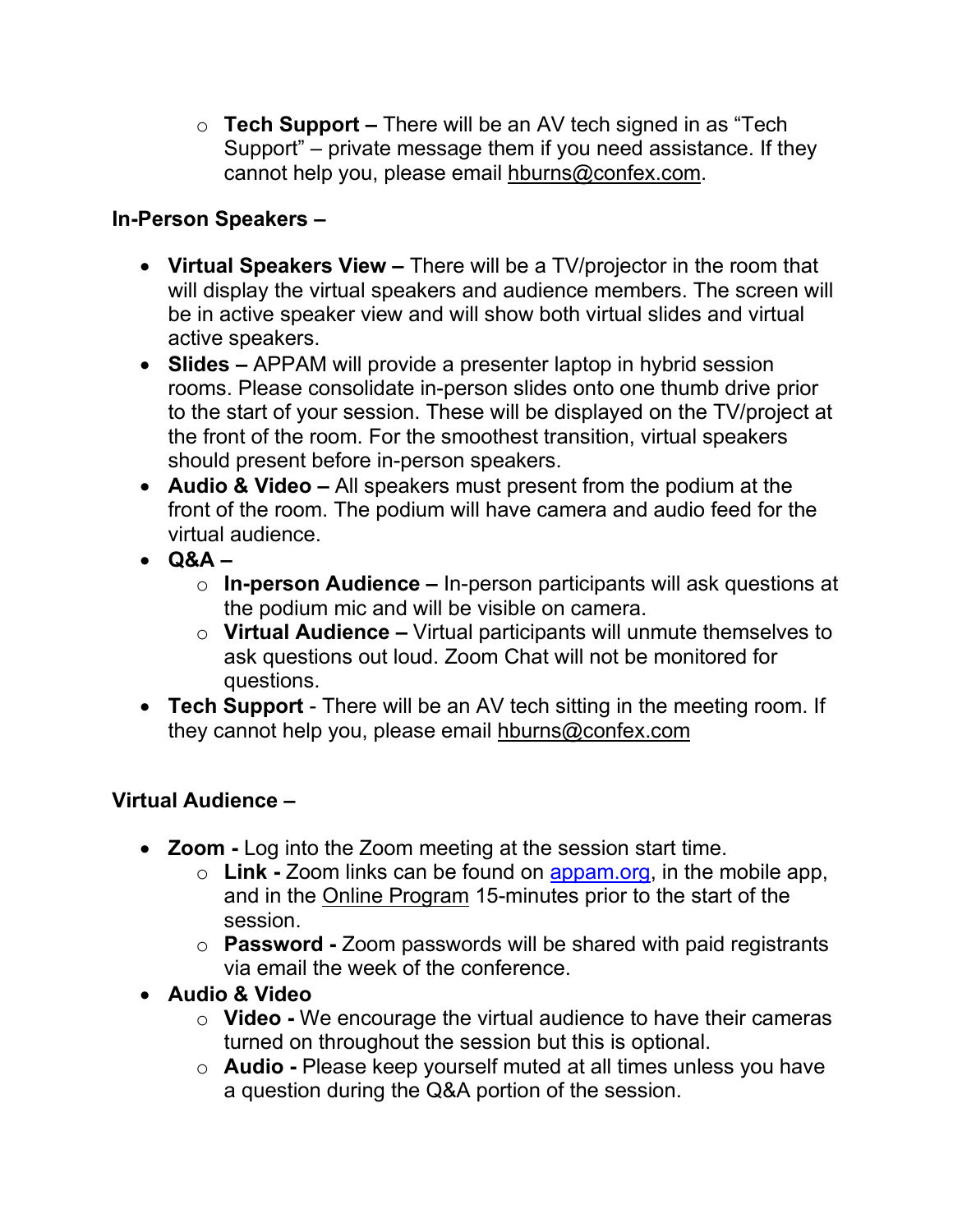- **Q&A –**
	- o **In-person Audience –** In-person participants will ask questions at the podium mic and will be visible on camera.
	- o **Virtual Audience –** Virtual participants will unmute themselves to ask questions out loud. Zoom Chat will not be monitored for questions.
- **Tech Support –** There will be an AV tech signed in as "Tech Support" private message them if you need assistance. If they cannot help you, please email [hburns@confex.com.](mailto:hburns@confex.com)

# **In-Person Audience –**

- **Virtual Speakers View –** There will be a TV/projector in the room that will display the virtual speakers and audience members. The screen will be in active speaker view and will show both virtual slides and virtual active speakers.
- **Q&A –**
	- o **In-person Audience –** In-person participants will ask questions at the podium mic and will be visible on camera.
	- o **Virtual Audience –** Virtual participants will unmute themselves to ask questions out loud. Zoom Chat will not be monitored for questions.
- **Tech Support –** There will be an AV tech sitting in the meeting room. If they cannot help you, please email [hburns@confex.com.](mailto:hburns@confex.com)

# **Virtual Sessions**

These sessions will virtual speakers\*\* and a mixed audience. Please see below for details:

#### **Virtual Speakers –**

- **Zoom -** Log into the Zoom meeting 15-minutes prior to the start of your session.
	- o **Link -** Zoom links can be found on [appam.org,](https://www.appam.org/conference-events/fall-research-conference/2021-fall-research-conference-zoom-links/) in the mobile app, and in the [Online Program](https://appam.confex.com/appam/2021/meetingapp.cgi?password=*cookie) 15-minutes prior to the start of the session.
	- o **Password -** Zoom passwords will be shared with paid registrants via email the week of the conference.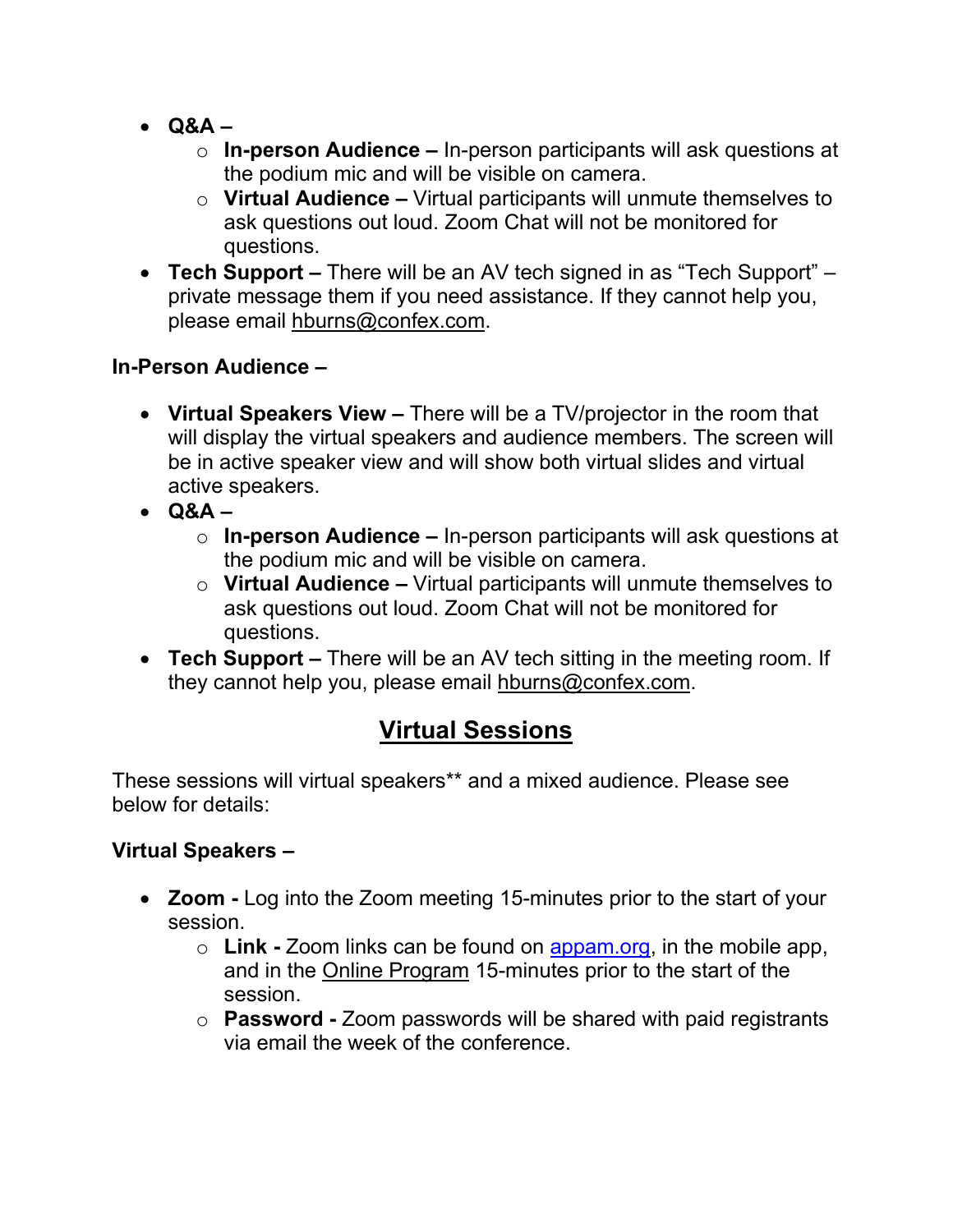- o **Slides -** You will screenshare your slides when it's your turn to speak. Each virtual speaker is responsible to screenshare their own slides.
- **Audio & Video –**
	- o **Video -** Please keep your video on throughout your presentation and we encourage you to keep your video on throughout the entire session.
	- o **Audio -** Unmute yourself when it's your turn to speak and mute yourself when it's not. If someone forgets to mute themselves, please ask them to do so or private message Tech Support via Zoom Chat to ask them to disable that person's mic.
- **Q&A –**
	- o **In-person Audience –** In-person participants will ask questions at the podium mic and will be visible on camera.
	- o **Virtual Audience –** Virtual participants will unmute themselves to ask questions out loud. Zoom Chat will not be monitored for questions.
- **Tech Support –** There will be an AV tech signed in as "Tech Support" private message them if you need assistance. If they cannot help you, please email [hburns@confex.com.](mailto:hburns@confex.com)

# **Virtual Audience –**

- **Zoom -** Log into the Zoom meeting at the session start time.
	- o **Link -** Zoom links can be found on [appam.org,](https://www.appam.org/conference-events/fall-research-conference/2021-fall-research-conference-zoom-links/) in the mobile app, and in the [Online Program](https://appam.confex.com/appam/2021/meetingapp.cgi?password=*cookie) 15-minutes prior to the start of the session.
	- o **Password -** Zoom passwords will be shared with paid registrants via email the week of the conference.
- **Audio & Video –**
	- o **Video -** We encourage the virtual audience to have their cameras turned on throughout the session but this is optional.
	- o **Audio -** Please keep yourself muted at all times unless you have a question during the Q&A portion of the session.
- **Q&A –**
	- o **In-person Audience –** In-person participants will ask questions at the podium mic and will be visible on camera.
	- o **Virtual Audience –** Virtual participants will unmute themselves to ask questions out loud. Zoom Chat will not be monitored for questions.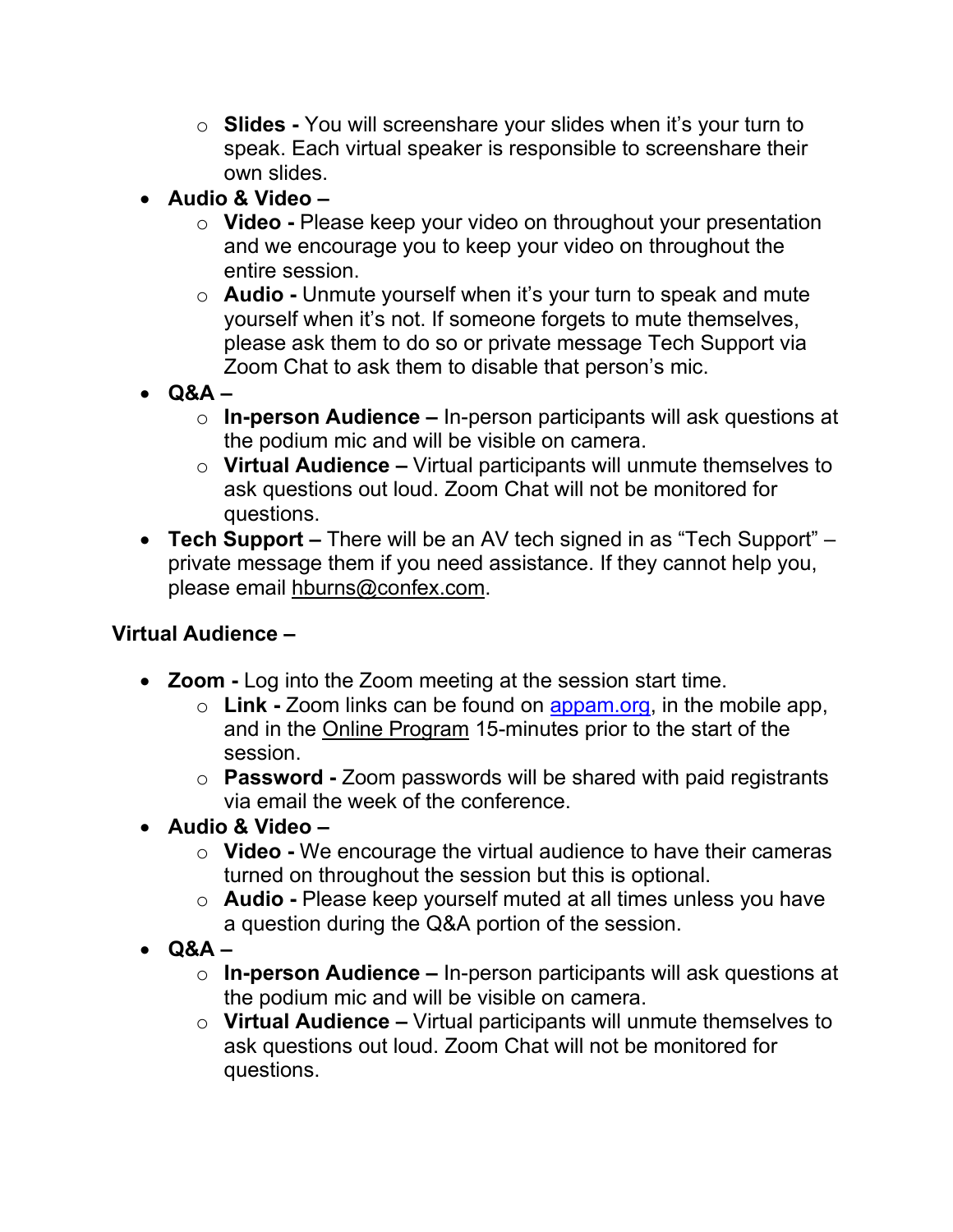• **Tech Support –** There will be an AV tech signed in as "Tech Support" – private message them if you need assistance. If they cannot help you, please email [hburns@confex.com.](mailto:hburns@confex.com)

### **In-Person Audience –**

- **Virtual Speakers View –** There will be a TV/projector in the room that will display the virtual speakers and audience members. The screen will be in active speaker view and will show both virtual slides and virtual active speakers.
- **Q&A –**
	- o **In-person Audience –** In-person participants should ask questions in front of the laptop camera/mic. The AV Tech can direct you to the right spot.
	- o **Virtual Audience –** Virtual participants will unmute themselves to ask questions out loud. Zoom Chat will not be monitored for questions.
- **Tech Support –** There will be an AV tech sitting in the meeting room. If they cannot help you, please email [hburns@confex.com.](mailto:hburns@confex.com)

**In-Person Speakers\*\* –** speakers on virtual sessions are now able to join us in Austin. If that's the case, you can present from the session room from the front podium or you can present from your hotel room. The meeting room podium will be equipped with a laptop

# **Live Streamed Sessions**

Super Sessions, the Membership and Awards Breakfast, and the Presidential Address and Awards will have in-person speakers and audience members, and they will be live streamed to the virtual audience via Zoom Webinar.

# **In-Person Speakers –**

- **Zoom –** The Zoom Webinar will already be activated and ready to go. There is no further Zoom action required of the Live Streamed session speakers.
- **Slides -** Please consolidate all slides on a thumb drive and load them onto the presenter laptop at the front of the room prior to the start of your session. These will be displayed on projector(s) at the front of the room.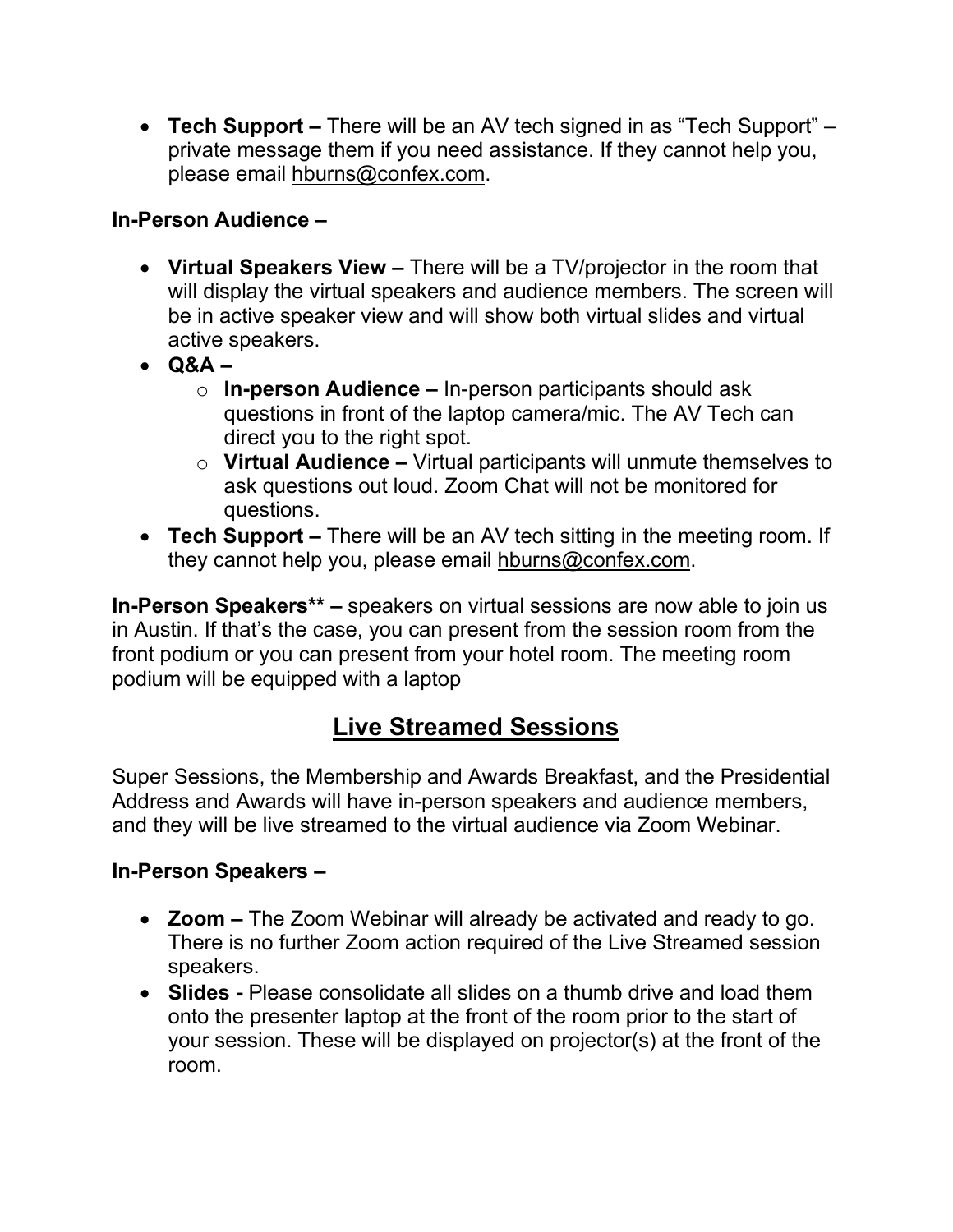- **Audio & Video –** All speakers must present from the podium at the front of the room. The podium will have camera and audio feed for the virtual audience.
- **Q&A –**
	- o **In-person Audience –** In-person participants will ask questions at the floor mic located in the middle of the aisle.
	- o **Virtual Audience –** Virtual participants will ask questions via the Zoom Webinar Q&A box. The AV tech will ask the question out loud via microphone.
- **Tech Support –** There will be an AV tech sitting in the meeting room to assist with the technology and manage the Zoom Webinar piece.

# **In-Person Audience –**

- **Q&A –** All speakers will be in-person. Please ask questions from the floor mic located in the center of the aisle so the speakers on the stage, and the at-home audience, can hear you.
- **Virtual Audience –** You will not be able to see or hear the virtual audience. Their questions will be asked over the mic by an AV tech.
- **Preparation -** Below are tips to help you make the most out of sessions with a virtual component:
	- <sup>o</sup> **Arrive early** Whether you're presenting in-person or via Zoom, please arrive to the designated area at least 15 minutes early.
		- In-person A tech support member will assist in-person speakers with the Zoom Meeting connection and with presentation slides.
		- Virtual The Zoom Meeting links will be available in the Online Program 15 minutes prior to the start of your session. You can also access the Zoom links here and in the APPAM mobile app. The Zoom password will be shared with registrants the week of the conference. There will be a tech support staff member available in all Zoom Meetings. Please use Zoom chat to message them with any concerns.
	- <sup>o</sup> **Connect with your speakers** APPAM is unable to assist with participant roll calls before the start of each virtual session. Please connect with your fellow participants via email before your scheduled time so you can assist each other if someone is running late, discuss who will be in-person and who will be virtual, presentation timing, etc. Session contact information is located in Confex Speaker Center.